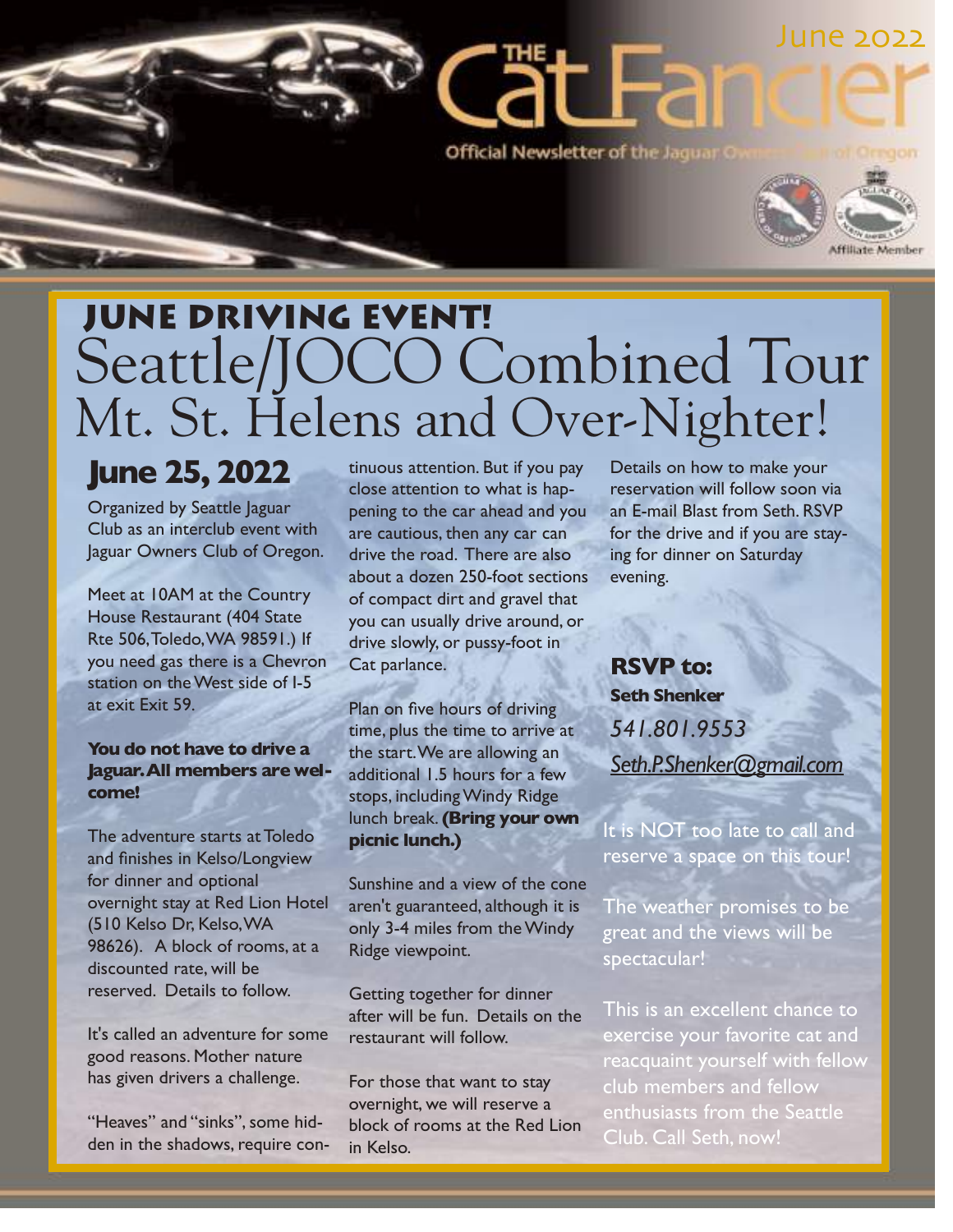## Rex Loquitor



**The Concours is coming,The Concours is coming!**

Those of you who missed our trip to the Molalla train park

missed a great time.What a great little place. I can highly recommend it as a destination to take the grandkids this summer. I can certainly say that fun was had by all. If trains are not your thing, maybe you are going to join us for our trip around St Helens with the Seattle club coming up in June. I hope you have already signed up and that you will attend. It should be a great day mixing and mingling with our sister club from the north.

What I am really saying is we get the most out of the club when we get together. Getting to know each other and spending time together around our cars is a joy that I want us to share.You have a chance on the 18th of June to find another way to get involved and build real friendships.That's right we are getting ready for concours again. On Saturday the 18th you are invited to join us for judges training.

Rex, you say, why would I want to be involved in judging a concours? Isn't that for people who sit around talking about what imprint was on the bolts used to hold the water pump on a 1968 E-Type? My answer to you, my wary club member, is this:There are many reasons to come and join us for a fun time of concours training. Sure there are those who focus on the minutia of our beloved cats, but there is so much more.

If you want to show a cat at the ABFM this year or at another concours you will get some great help in how to prep your car.Wouldn't it help to know what the judges are really looking for? You might get some great tips on how to prep your car.You will definitely learn about how **Rex Loquitor continued on page 3**

## Board of Directors

TERMS EXPIRE JANUARY 2023 Tomas Bromander, Nortland Sue Kornahrens, Portland Fred Nuttall, Portland

TERMS EXPIRE JANUARY 2024 Don Compton, Gaston Mathew Nowak, Sandy Clint Percival, Milwaukie

TERMS EXPIRE JANUARY 2025 Carl Foleen, Portland Bill Relyea, West Linn Stuart Trenholme, **Portland** 

## Officers and Chairs

| President:                       | Rex Schneider, Forest Grove       |
|----------------------------------|-----------------------------------|
| Vice President:                  | Seth Shenker, Eugene              |
| Secretary:                       | Open                              |
| Treasurer:                       | Mark Hull, North Albany           |
| Historian:                       | <b>Stuart Trenholme, Portland</b> |
| <b>JOCO Roster:</b>              | Barbara Grayson, Portland         |
| JCNA Regional Liason:            | Carole Borgens,<br>Kurt Jacobsen, |
| Membership:                      | Sue Kornahrens, Portland          |
| Partnerships & JOCO Marketplace: | Rex Schneider, Forest Grove       |
| <b>ABFM Liason:</b>              | Gene Owens, Hillsboro             |
| <b>ABFM Liason:</b>              | Rex Schneider, Forest Grove       |
| <b>JCNA Concours Chair:</b>      | Gene Owens, Hillsboro             |
| JCNA Concours Chief Judge:       | Rex Schneider, Forest Grove       |
| Newsletter Editor:               | Glen Enright, Hillsboro           |
| Webmaster:                       | Tomas Bromander, Portland         |

www.joco.org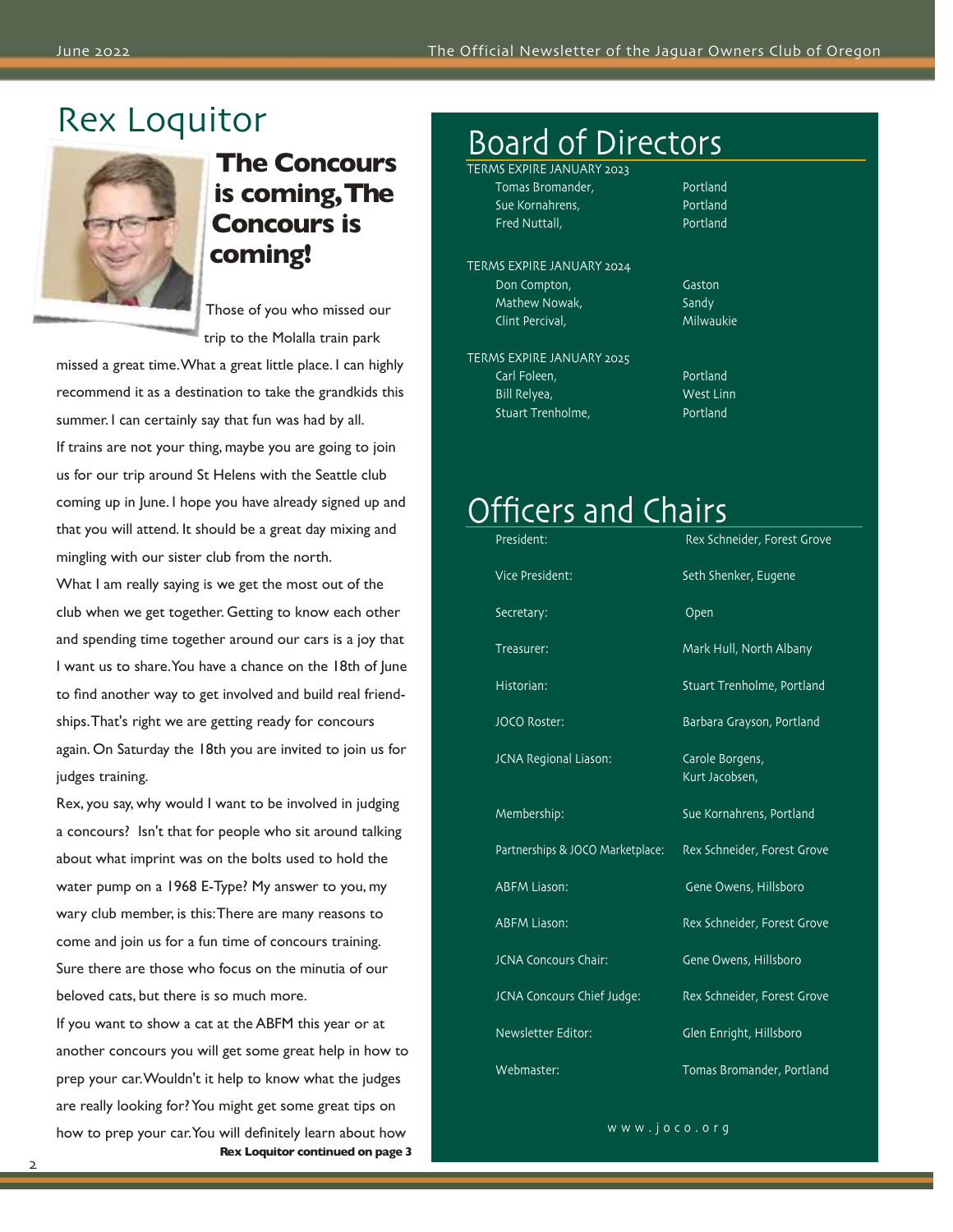## NOTICE:

JOCO Board Meetings are held the second Thursday of every month unless otherwise noted (please consult the JOCO website for the most current updates). JOCO events are in Bold face type on the Club Calendar, other Jaguar club and local events of interest are in regular type.

YOU are welcome and encouraged to submit ideas/comments to the JOCO board.The editor is actively seeking articles / photos. Send submissions by e-mail

Disclaimer:Any technical information published here is without claim for accuracy, and is to be used with caution unless and until verified by another source as true and accurate.Any information published is intended to be for educational purposes, and not for use by the reader for at-home repair and/or maintenance. JOCO recommends that our readers use the services of a well-qualified mechanic/shop for any and all service to your motorcar. £

### Find us on the Internet: www.joco.org.



Legal Stuff:The Cat Fancier and JOCO's website content are publications of the Jaguar Owners Club of Oregon, 1641 SW Multnomah Blvd., Portland, OR 97219.All images and descriptions therein are copyright Jaguar Owners Club of Oregon, or their respective owners if a corporate logo, or other image, is noted as copyrighted or registered. Except for use in The Jaguar Journal, or a sister JCNA club publication, no item, image, or description therein may be reproduced in any form without expressed written permission. £

### **Rex Loquitor continued from page 2**

to show your car to it's best advantage and what can increase your score.The training could also save you from preparations that you have been making hat are unnecessary.

Another reason you might want to get involved is to hang out with some like-minded folk.We have a pretty great bunch of people who want to share their love of the marque. Don't worry about your level of experience or knowledge; we are a really welcoming group.We all want to build and help each other to make the experience of the concours a great event. There is just something about pulling together and sharing knowledge and putting on a truly special event.

Or, maybe you have thought about being a judge.We need you and we will make the training as informative and as fun as we can. Learning to judge these wonderful cars is a joy and a skill you can find satisfaction in attaining. Don't worry about being expected to do more then you are ready for.We will bring you along at your own pace.We are even going to have a fun hands-on judging training at the Jags on the Farm picnic in July where you get to hone those skills.

So as the great patriot Paul Revere said "The Concours is coming, the Concours is coming!" I am calling you to get involved. Not because we need to fill spots on a judging team but because it is a great time for you to get involved.All British Field Meet will be here before you know it. It's our biggest event of the year and whether it's a chance to show your car, judge the cars that come or simply have a better understanding as you look at them the judges training is for you. I look forward to seeing you involved this year.



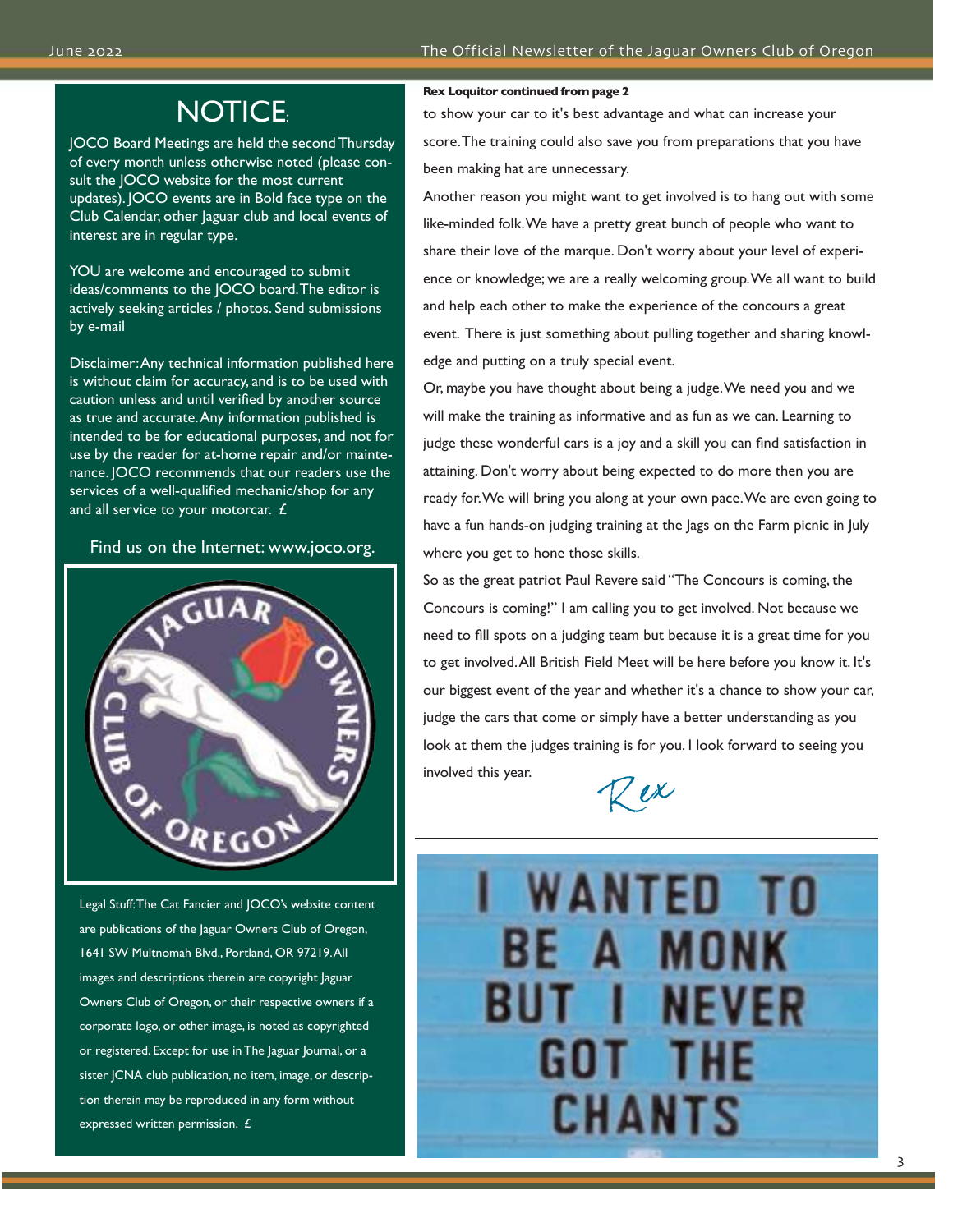# July Event FARM

Rex and Susie are hosting Jags on the Farm and you are invited. What could be better than getting together with other Jag fans on a beautiful summer afternoon for food, fun and fellowship. We will be meeting on July 16th at 4:00 for mixing and mingling with a potluck dinner starting at 5:00.

**When:** July 16th 4:00 till ...

**Where:** 6981 SW Bracken Dr. Cornelius OR. 97113

Rex has dedicated the upper mown pasture for displaying all the cats that we will drive to the event. There will be a corn hole challenge,

badminton, garden Bocce or just relaxing and chatting together by the fire pit. Who knows, after dinner th adventurous might even get into some Karaoke in the gazebo.

The main course will be made by Susie. (You do not want Rex involved in this.) It's a potluck so bring along your delicious side dish, salad or desert. We will have tables and chairs but it probably wouldn't hurt to bring along your favorite folding chair just in case.

**Please call Rex to RSVP at 503 206-1391 or shoot him an email at rex.schneider@ampf.com**

# **First Only Iron Bladder Run**

*Greetings to all fans of the Coventry Cat*.

On Saturday,August 13, members of the Jaguar Owners Club of Oregon, and any invited guests (or other interested parties) will spend a delightful day on a drive from West Portland to Astoria via delightfully scenic back roads.We will start from Westview High School. to Vernonia via Oregon US 26 and Oregon SR 47 to Vernonia. Lunch will be at the Rogue Brewery on the Astoria River Walk. Parking should be adequate for the group.

Please RSVP for this event directly to Seth Shenker (541) 801-9553 or seth.p.shenker@gmail.com.



*WHAT:A beautiful August drive*

*WHEN:August 13, a Saturday @ 9:30*

*WHERE: Meet atWestview High School 4200 NW 185th • Portland 97229*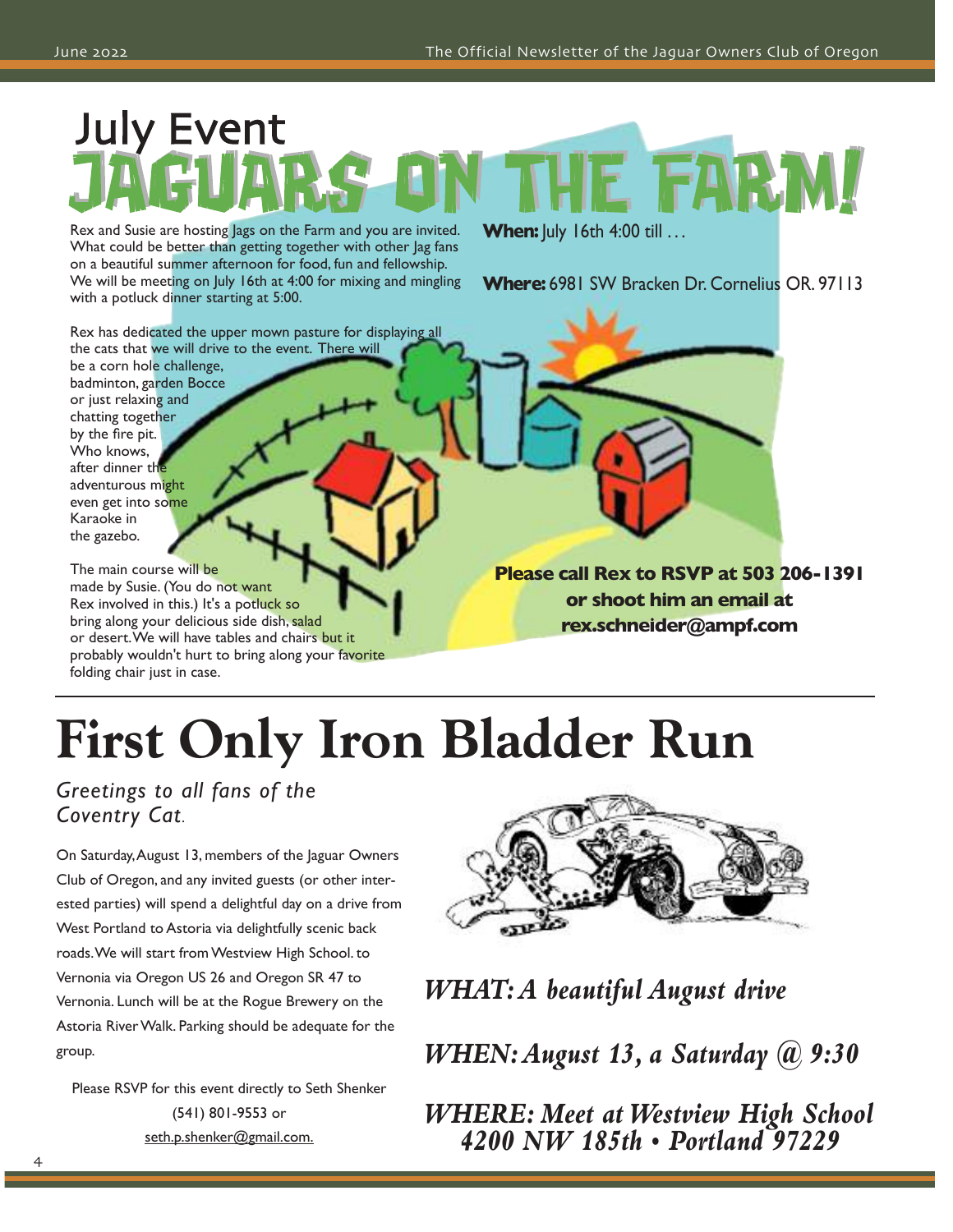## Lake Oswego Heritage Council **Collector Car and Wooden Boat Show** George Rogers Park • AUGUST 28, 2022

www.oswegoheritage.org/car-boat-show-1

### **The Cars!**

At George Rogers Park, we showcase collector cars spanning an array of makes, models, and decades. Cars are driven onto the field in the morning of the show for public display from 9:00am to 3:00pm with the awards ceremony for the Car Show beginning at 2:00pm.The Lake Oswego Lions Club will serve breakfast sandwiches at 7:30am, and lunch starting at 11:00am.

### **The Boats!**

Sundeleaf Plaza is our venue for beautiful and rare classic boats docked for upclose viewing.These watercraft represent years of floating style and elegance.With up to 40 boats on display, each one represents an example of the finest and most complete classic boat presentations the region has to offer, many of which as wooden masterpieces.

## **Car & Motorcycle Registration Fee**

Registration for the 2022 Collector Car & Classic Boat Show is \$20.00 per vehicle prior to show day, \$30.00 to register the day of the event. By submitting your payment online, you will have priority admittance to the vehicle display area, starting at 7:00 am, show day.

### **Discount Lodging Packages. Please book earlyfor special rates!**

Lodging August 26-28 2022 For visitors to Lake Oswego, Oregon during the Collector Car & Classic Boat Show, the following hotels have partnered with Oswego Heritage Council to create special discounted lodging packages for your stay. Please remember to alert the hotel when registering that you wish the Collector Car & Classic Boat Show package to receive your discount!

Welcome to Lake Oswego. This is a weekend to experience and to enjoy!

**The Grand Hotel at Bridgeport** (10% off) 7265 SW Hazelfern Rd,Tigard, OR 97224 (503) 968-5757

### **Crowne Plaza Portland-Lake**

**Oswego** (10% off best available rate) 14811 Kruse Oaks Blvd, Lake Oswego, OR 97035 (503) 624-8400 or sales@cplakeoswego.com

### **Hilton Garden Inn Lake Oswego** (Call for rates) 14850 Kruse Oaks Dr,

Lake Oswego, OR 97035 (503) 684-8900

### **Phoenix Inn Suites - Lake Oswego**

(10% off) 14905 SW Bangy Rd, Lake Oswego, OR 97035 (503) 624-7400 or email: reservations703@phoenixinn.com Use discount code 'LOCAR' for the Collector Car & Classic Boat Show rate.

EMAIL DIRECTOR@OSWEGOHER-ITAGE.ORG FOR MORE INFORMA-TION OR TO BECOME A SPONSOR.

### **Free Spectator Admission**

Every year, the Oswego Heritage Council proudly presents the Annual Collector Car & Classic Boat Show.What started out as a handful of local classic cars on display in Millennium Plaza has expanded to a huge show with cars and boats from all over the area.

As always, there is no cost for spectators for admission to either of the event's locations.This is the only show in the tricounty area that combines collector cars and classic boats with a free shuttle provided between the two venues.

## **Special Jim Rathbun Award!**

JOCO Members: This event was close to Jim's heart.Watch for more info as to

rendezvous point and time of meeting on August 28th.



Go to the Lake Oswego Heritage Council website to register:

www.oswegoheritage.org/car-boat-show-1



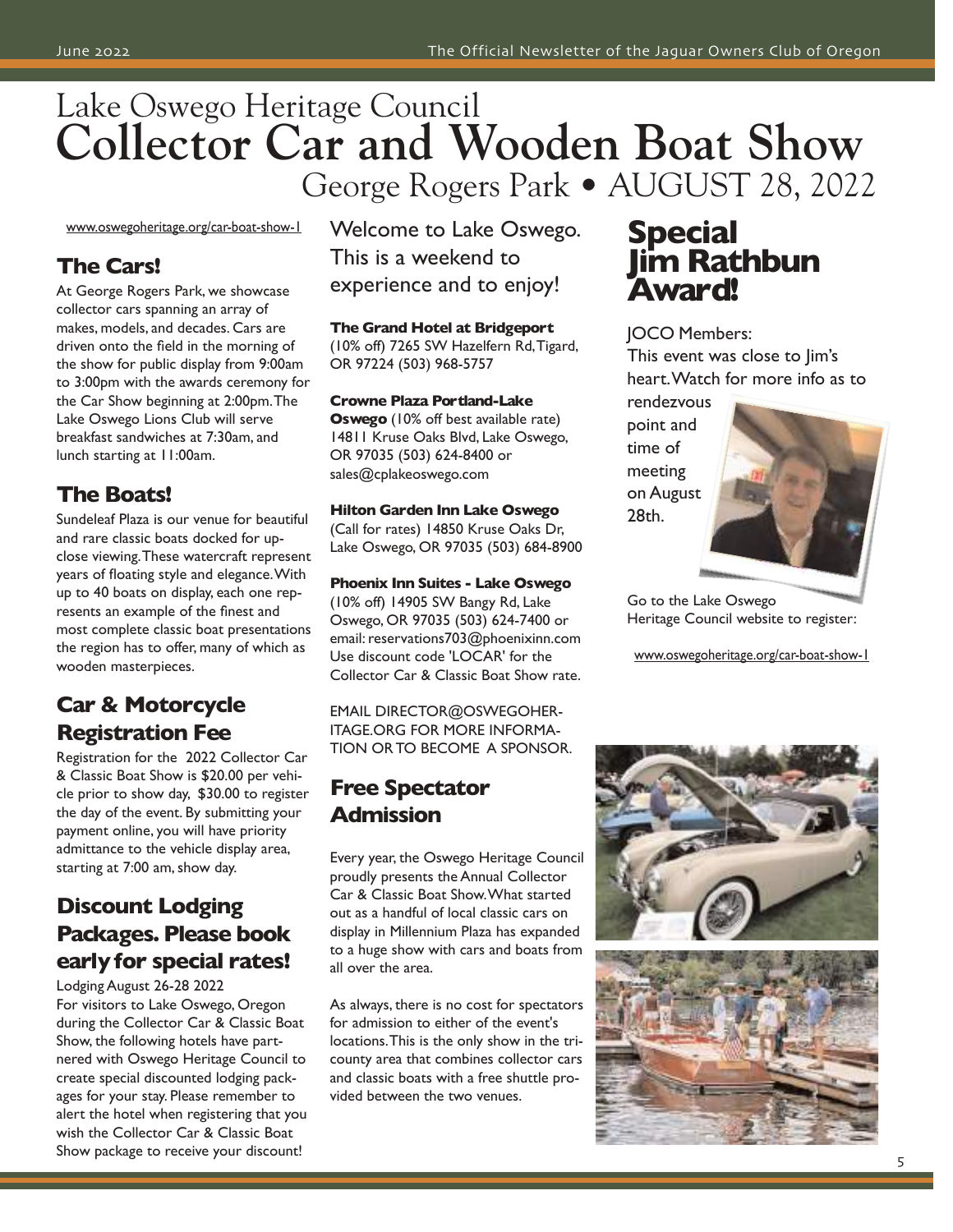## Rob Enderle Tells All: **R e a d i t H e r e Electrification Potential of Classic Jaguars Advances**

s the world continues to move toward eliminating Internal Combustion Engine (ICE) vehicles and replacing them with electric vehicles; the concerns surrounding the premature disposal of existing ICE vehicles, particularly classic cars, which do not deal well with changes in gasoline formulations, continue to advance.

Initial efforts like Jaguar's E-Type Zero recreated a classic XKE in an electric configuration.They were impressive but extremely expensive. It made more sense and is more cost effective to create an electric car from scratch than try to force-fit an electric solution into a physical design that never anticipated it. In short, they would have been far better off reimagining an electric like they did over time with the XK8 and F-Type. Clearly, that is their plan going forward, but what about those of us with classic Jaguars?

Given the low volume of the Jaguar sixand twelve-cylinder engines, it is doubtful that anyone is going to create an affordable plug-and-play electric kit for one, so we will need to look at solutions targeting the far broader V8 replacement market and V8 conversion kits to provide the kind of affordable conversion we need.

### **Advantages of classic electric conversion**

Those of us with classic cars are plagued by several problems now that include gas aging out in gas tanks, degradation of rubber fuel lines, corrosion in cooling systems, pest intrusion, and changing gas

formulations that can damage engines if additives are not used or are not available.

Going electric typically requires rewiring the car, allowing you to address some of the traditional issues with Lucas Electrics, and putting in wiring that is not a food source to a widening variety of pests.

You no longer must worry about any changing fuel issues, your water-based, engine-related corrosion concerns are eliminated, and electric cars — particularly those that do not have many accessories — tend to be more like appliances where most maintenance is no longer needed.

This last is particularly attractive to older folks thinking we will have to get rid of our beloved classic because we can no longer take proper care of it, and our spouses and kids appear unwilling to step up.

In short, post conversion electrics should be far easier to maintain and be far more reliable than they have ever been.

### **Ford's crate engine**

The first candidate for affordable electric conversion is now the recently announced Eluminator Mach E Electric Motor from Ford which it recently showcased in a classic Ford pickup. It costs \$3,900.The Ford motor moves to the top of the list because Jaguar V8 conversions historically favored Ford engines in configuration, making a motor designed to

replace Ford engines the most easily adapted to a classic Jaguar.

The Ford demonstration used two of the motors, which fit in the same space as a V8, to produce 480 HP and 634 ft-lb. of torque. I have my doubts whether an E-Type will be able to handle that horsepower, let alone that torque; given it was designed for an engine that produced under 300 HP and under 300 ft-lbs. of torque. It would be hard to get that kind of power to the ground in a car as light as an E-Type. Many of us may only be able to use, or want to use, one motor and keep the conversion costs down.

### **Wrapping up: Still missing**

The need to convert gas cars to electric is increasing dramatically as the world moves from petrochemical energy to electric energy. Most promising for Jaguars is the new electric crate motor from Ford which looks ideal for our cars given V8 conversion kits favored Ford engines.

Still missing is a matched battery pack for this conversion which will dramatically increase the cost and increase its risk, as well.There are not exactly a huge number of shops that know how to build battery packs. However, as these conversions advance, the need for a crate battery pack will increase. Once we have both, it will be time to consider an electric conversion for those of us that want to drive our cars or just assure they do not become "trailer queens."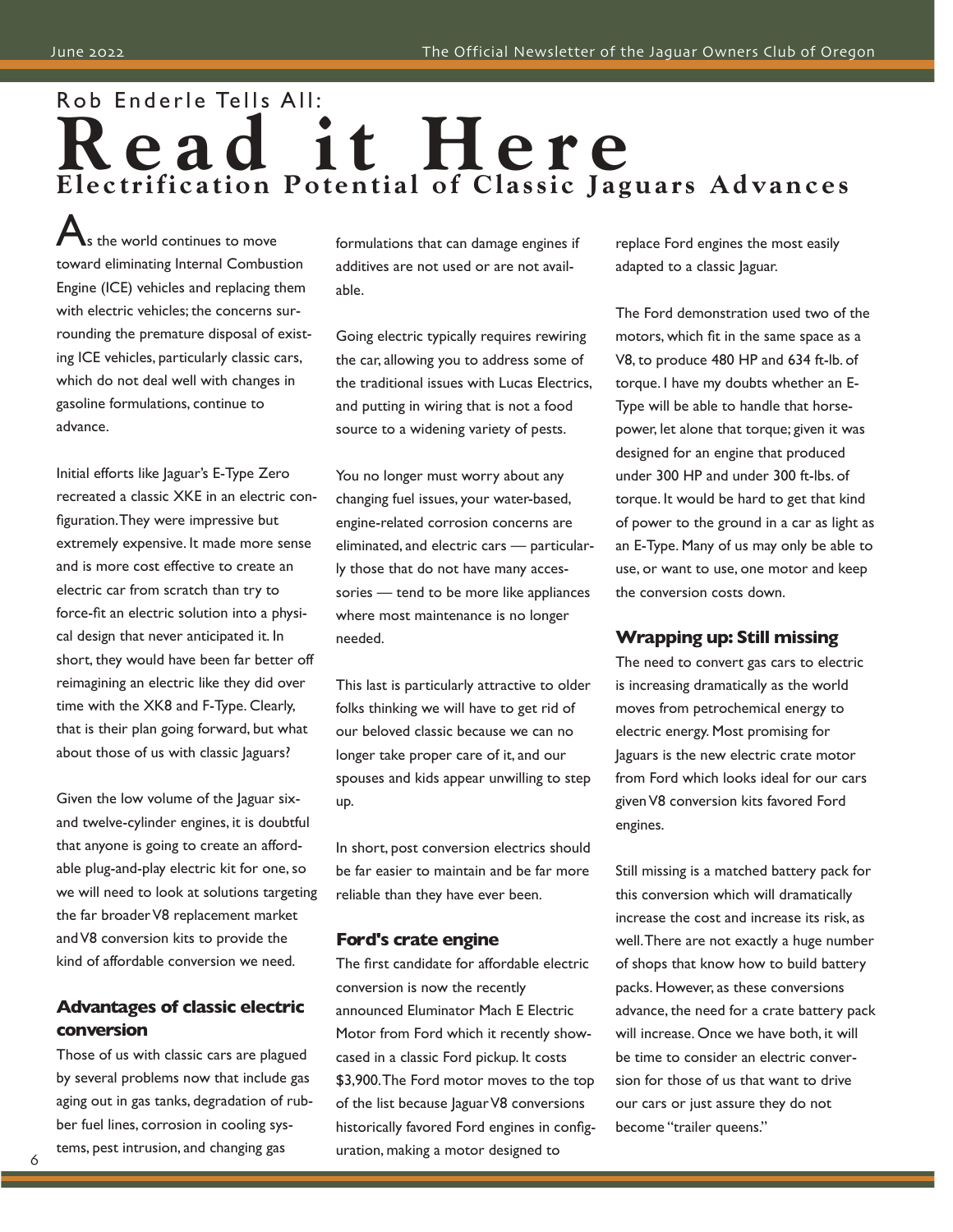# **The Absolute Beginner's Guide to Planning a Road Trip Welcome to RoadTrips 101. Amanda Zurita**

**Everything you need to plan, prep, and enjoy an adventure along highways and byways. In a time of travel restrictions and social distancing, this is likely to be the year of the road trip.A vehicular vacation allows for fun, flexibility, and the added safety of minimizing in-person interactions with those outside of your close travel circle. But how do you go about preparing for a journey on wheels?**

**I grew up piling into the back seat of my mom's JeepWagoneer sharing snacks with my sister on long drives to visit my grandparents in Arkansas or see sandcastle competitions on theTexas coast. Now, although zipping around Europe by train is one of my favorite ways to travel, if given the extra time I love picking up a car in Seville to ramble across the Costa del Sol or circumnavigating Sicily in a little Fiat 500.**

**Amongst my best stateside memories:I've cruised in an RV from Seattle to San Francisco, taking in Crater Lake and the Redwoods, and to date, the largest moon I've ever seen was out the back window of a station wagon while tagging along on my friend's family vacation to the Grand Canyon in the late '90s.There's just a freedom and nostalgia surrounding road trips that's impossible to duplicate by other means of transport.**

**Clocking those miles has taught me a thing or two about road trip preparedness, and I'm passing along all my tips and tricks! Below is my ultimate list for planning your itinerary, reservation information, entertainment musts, and more.**

**Don't just visit major destinations-check along your route for small towns and lesser-known sights worth stopping for.**

### **1. How to PlotYour Route**

**Time to get out that map and dream up your big adventure! Startbyfinding the main destinations you're hoping to visit on a map, then linking them together to decide on the most rational route. Use an app like Google Maps to find driving times, and zoom in to find cities along the wayworth a stop or an overnight (especially to break up long drives).**

**It's important to be realistic about how much**

**youand/or your travel partners can safely drive in a day. Sure,it's possible to drive from Denver to Los Angeles in 16 hours, but do you want to? And, more importantly, should you? For my upcoming trip from Seattle to Glacier and Yellowstone National Parks, my girlfriend and I are opting to drive the nine hours straight to Glacier, then take our time getting home with drives under five hours per day.**

**Keeping your drive times lower also allows for spontaneity-that way, you can visit things like the world's largest ball of twine in Kansas or the world's smallest church in NewYork.Traveling in the south? Consider cross-referencing the US Civil RightsTrail interactive map to explore historic memorials along the way.**

**And don't forget to pack a paper map of your route. Cell service is sometimes sparse and you'll be grateful for a backup when your map app won't load.**

**If you want to stay in national parks' historic lodges, you'll need to book in advance.**

### **2. BookAhead**

**While some of the beauty of driving is letting the road lead you, there are still some benefits to reserving accommodations ahead.If you're planning to camp,many prime campsites book up in the summer months-especially now that more people are traveling closer to home.Apps like Hipcamp can help you find places to pitch your tent, and many state and national parks maintain reservation systems on their websites.**

**Speaking of parks, if you're hoping to visit a national park likeYosemite and stay in one of their historic lodges, you'll want to make reservations as soon as possible. For my upcoming trip,I had to reference the availability at the Yellowstone lodges to determine my entire itinerary as rooms are in high demand.**

**Elsewhere on the road, you'll likely be able to find hotel vacancies as needed, but booking even a few days ahead can help provide peace of mind and a cozy bed to look forward to.**

**Make sure your car is tuned up and ready to go before embarking.**

### **3. Prep Your Vehicle**

**Before you head off, it's important to know that your chariot is up for the journey.Take your car in for a service appointment to check that the oil, fluids, tires, and air filters are in top shape. You'll also want to check that all the lights and blinkers are functioning properly and that your spare tire and jack are in good condition. Make sure you have up-to-date copies of your registration documents and insurance cards.**

**A safety kit is also important and should include things like jumper cables, a flashlight, reflective triangles, and water.If you have roadside service likeAAA, keep your membership information and important phone numbers where you can access them easily.**

**Sync your phone to the car's Bluetooth or bring along an AUX cable for music and GPS directions, and don't forget a spare car charger.It's also smart to give your travel partner a spare car key in case yours gets lost (speaking from experience.)**

**Are you renting your ride? Make sure to check your rental agreement for allocated mileage and emergency contact information.You might also consider a one-way rental so you can drop the car at your final destination and hop a flight home.If you're renting abroad, be sure to check the country's driving regulations to see if you'll need an international driver's license.**

### **4. Keep Snacks at the Ready**

**Road trips are also a great time to explore local cuisine,even of the fast-food variety. Finding restaurants outside of the major chains helps contribute to the local economy and support a small business-plus, there's nothing like a handmade milkshake and fries from a classic diner on the road.(My favorite roadside snack discovery was a burrata factory in rural Italy.)**

**For all the time in between, pack a cooler of healthy snacks like veggies and hummus,fruits, and sandwich supplies-plus some sweet treats that won't melt if left in a hot car. Having snacks on hand will help cut down on costs and time spent on stops.A multitool with a knife and a small cutting board are also valuable add-ons**

**RoadTrip continued on page 8**

7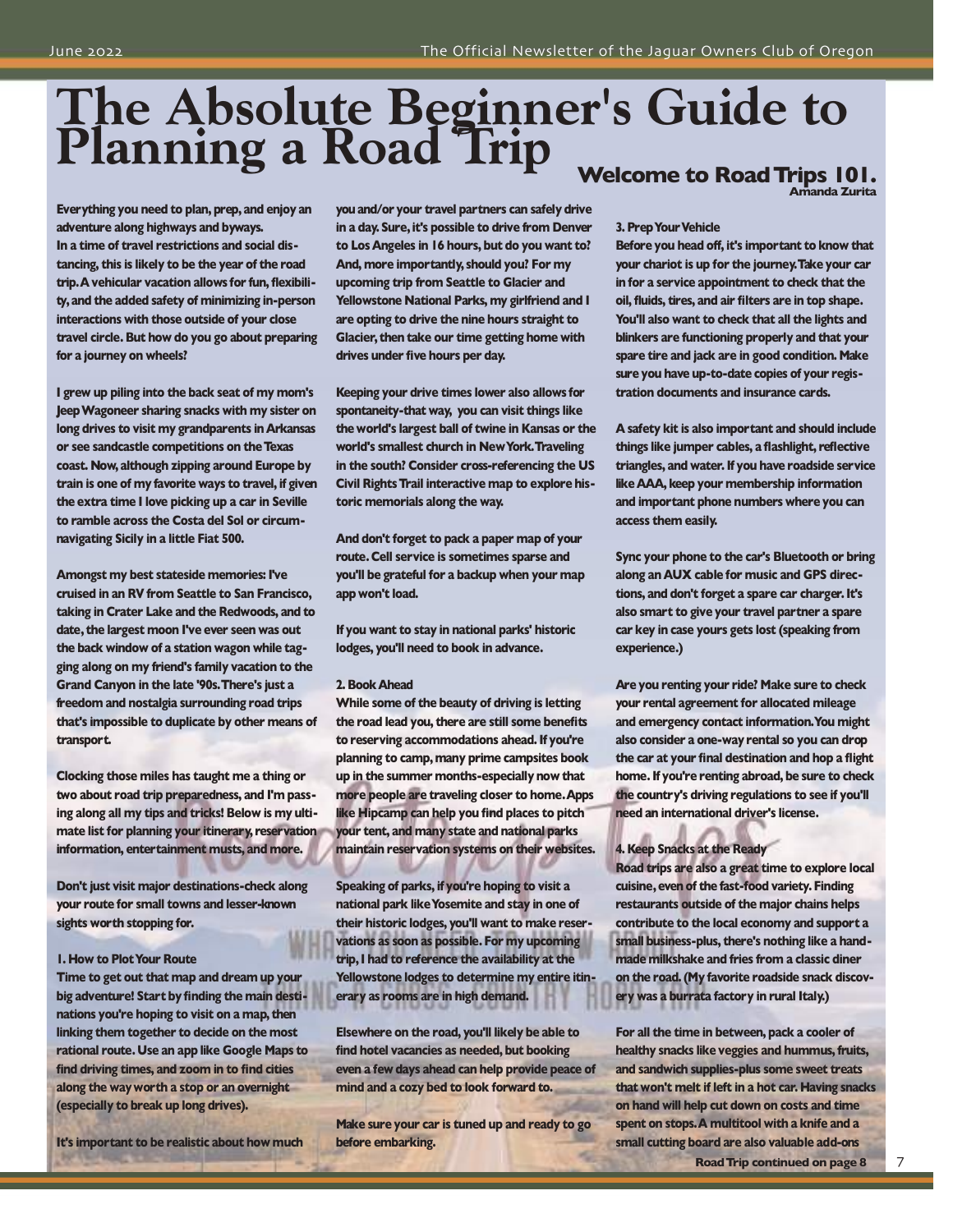# *JOCO Hats Off To You!*



New this year are Club hats and patches. As you can see the hats are one color fits all, beige with a full color club

logo embroidered on the front. Adjustable, it will fit most.

The patches are also embroidered and are suitable for attaching to coats, skirts, shirts, coveralls, blankets or what have you.

Hats are \$15.00 Patches are \$5.00

**Contact Sue Kornahrens 503-708-9936.**



**For Sale:** Front seats from a broken X|6. Tan, recently reupholstered and in virtually new shape. 4 door cards to match, original to car in great shape. Seats: \$200 for the pair, door cards \$50 for all 4. Call Glen 503-341-2906 or britcar69@hevanet.com

# *SAVE THE DATES!*

Your Board has been hard at work devising fun activities for 2022. Below find the tentative scheduled dates and save them on your calendar. Although the Board has come up with these ideas, there is still room for your input. If you have an activity, but don't see it here, contact any of the Officers or Board members to let them know what and when you would like to do it. They will be happy to assist you in making it happen!

*Jun25th-26th Mt.St.Helens'drive out with the Seattle Jag Club.*

*Jul16thJags on the Farm.*

*July 17th Forest Grove Concours: Saluting British Elegance*

*Aug13thAstoria Rogue Drive. Aug28thGeorge Rogers Park L.O.Heritage Car and Wooden Boat Show. Jim Rathbun MemorialAward*

*Sep9th-11thTheAll-British Field Meet.*

**Oct 15th** *JaguarWineTour.* 

*Nov 12th Private Collection Tour,TBA.* 

*Dec3rdJOCO Christmas Party.*

**RoadTrip continued from page 7**

**for dining while driving, and a refillable water bottle is a must.**

**5. Plan En Route Entertainment**

**While looking out the window longinglyfor hours upon hours is one way to pass the time, you're likely going to want a bit of entertainment for the road. Diving into a podcast or listening to an audiobook is the road trip equivalent** of an airplane movie. A few years ago, I used pod**casts to learn all about bitcoin while driving from Portland to Vancouver, and another time queued up some Italian audio lessons while driving from Rome toVenice.(I'm going to save Park Predators until I get home from this next trip, though.) Poll your friends for their favorites.**

**This is also a great chance to explore the music of wherever you're traveling to, whether that's tuning in to a local radio station or creating a state-by-state (or even town-by-town) playlist of artists in the area.Whatever you choose,make sure to download enough options offline so you can listen when cell service isn't available.**

**It's also a great time to relive the road trip car games of your youth (there was, in fact, a time before iPads).Try to find a license plate from every state. Spot something starting with each letter of the alphabet. Choose a category,like"animals" or "European cities," then take turns naming something within that category-thefirst person to repeat an answer or not respond loses. Or make up your own silly game that can become its own road trip tradition.**

### **6.Take Care ofYourself…**

**While it's always important to be cautious of your health and safety while traveling, our current times call for a little extra precaution. Wear a mask when in public, wash and sanitize your hands often, try to minimize interactions with other people, and do your best to stay at a**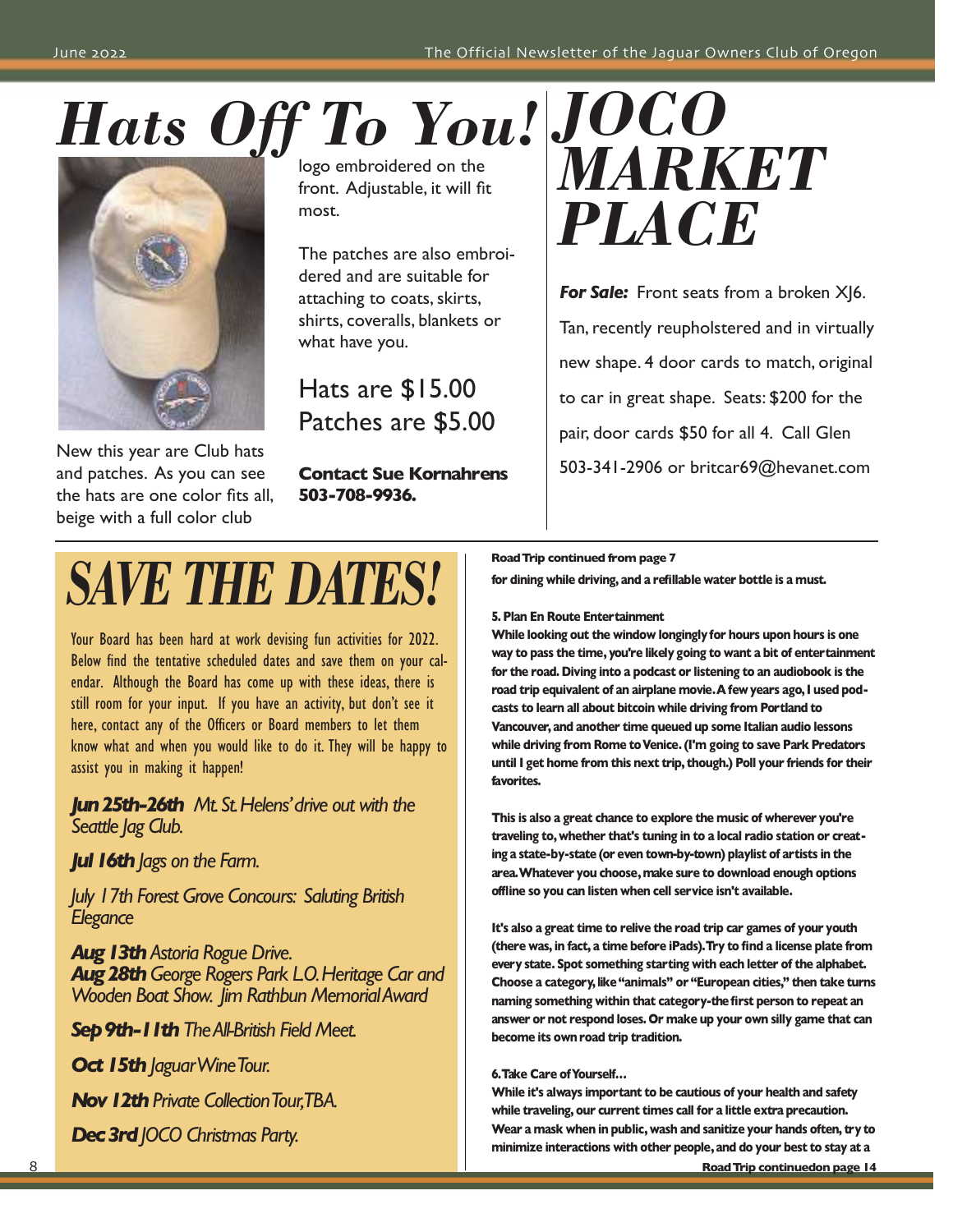



in Forest Grove, Oregon

Attend the longest-running Concours event in the Pacific Northwest! The 48th Forest Grove Concours d'Elegance will feature over 300 sports and classics on the tree-shaded campus of Pacific University in Forest Grove, Oregon, We celebrate British elegance with feature classes for Jaquar and other marques from England.

### 2022 Feature: A Salute to British Elegance

### Schedule:

Concours d'Elegance: Sunday, July 17th 8:30AM-4:30PM Vineyard Driving Tour: Saturday, July 16th 9AM-2PM Evening of Elegance Dinner: Saturday, July 16th 7:00PM

www.forestgroveconcours.org | 503-357-2300

Concours schedule is subject to change due to COVID and guidance on large events from the State of Oregon

All proceeds benefit Rotary Club Community Service Projects and Student Scholarships

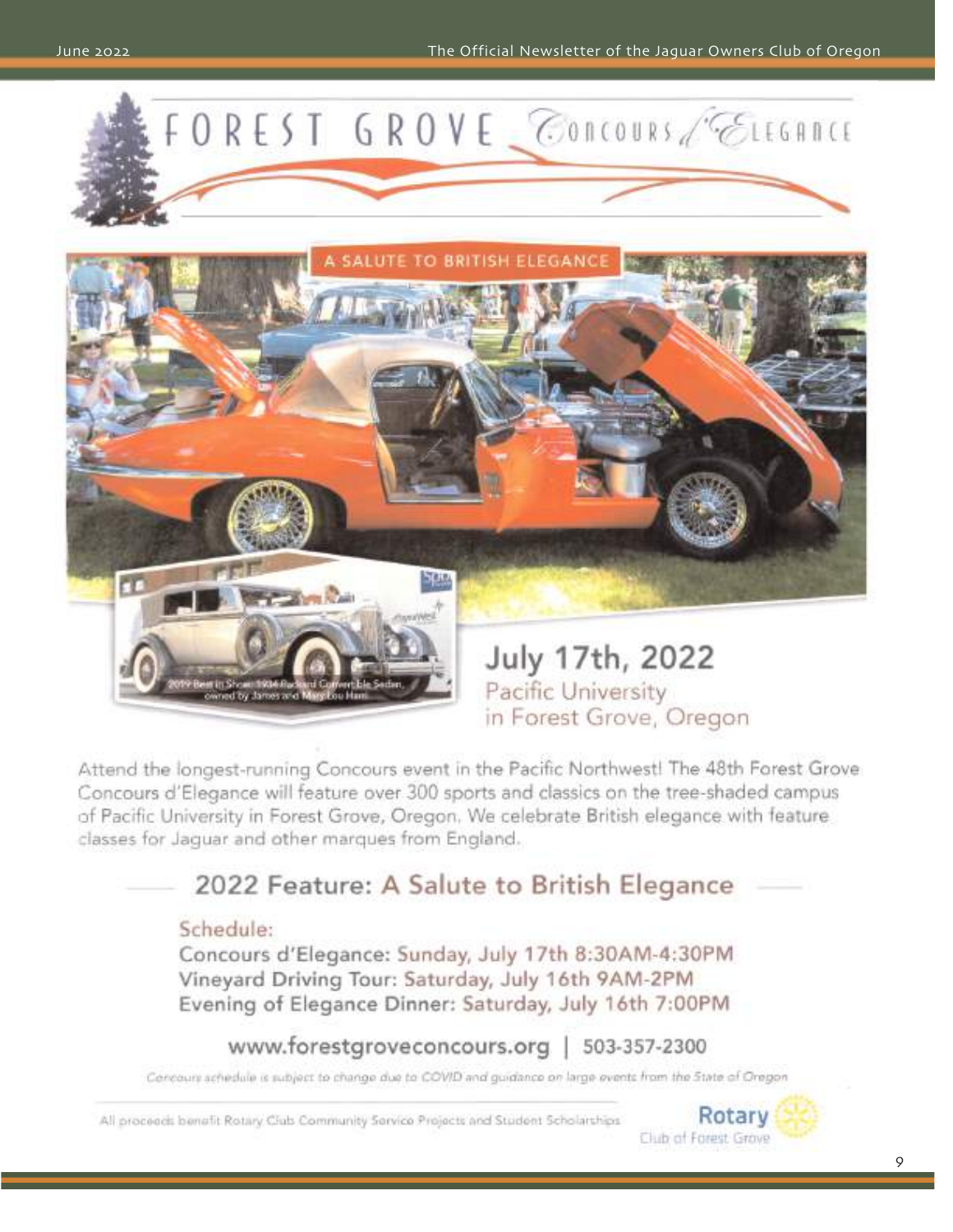











One of the greatest aspects of being in the Jaguar Owners Club of Oregon is touring to new places.We were treated to yet another new experience courtesy of Matt Nowak.

We met in the parking lot near Cabella's in Tualatin. After the obligatory chit chat, our group (consisting of a lovely variety of Jags: E-type, XK, XJ, XJS and F-type) was off. We wimped out and kept the top up, but others were more adventurous.

After some excellent twisty bits and wonderful scenery (Seriously! Oregon has the greatest Spring.) we arrived at the Pacific NW Live Steamers (aka Molalla Train park.) The owners graciously allowed us to park together inside the gates. (According to Matt, their response to his request was: 'Vintage trains and vintage cars what could be better?!') We put placards on our cars with a brief description of year and model and any special info for the people visiting the park to take note of. We had plenty of lookers, but thankfully, no touchers!







**Trains continued on page 11**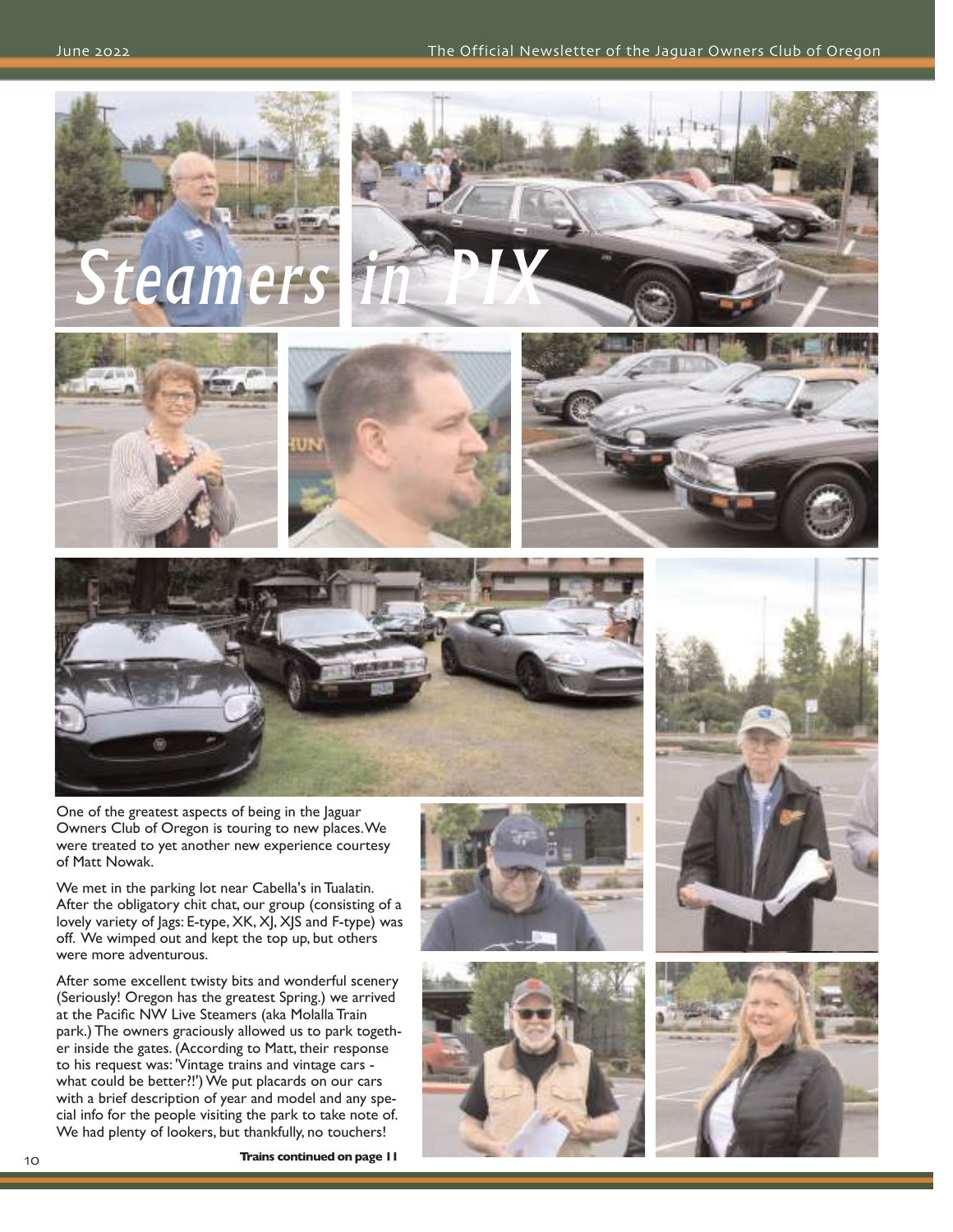

**Trains continued from page 10**

The trains are maintained by an avid group of enthusiasts who are more than eager to share their hobby with anyone and everyone.

Due to the weather, it wasn't too crowded, although the night before it was a segment on 'Grant's Get Aways.' We rode our favorite and checked out the other trains.

Following the trains, Matt led us to the Arrowhead Golf course, just a hop-skip-and-a-jump away for a late lunch and more friendly conversation.

Thanks, Matt another F-U-N time!







11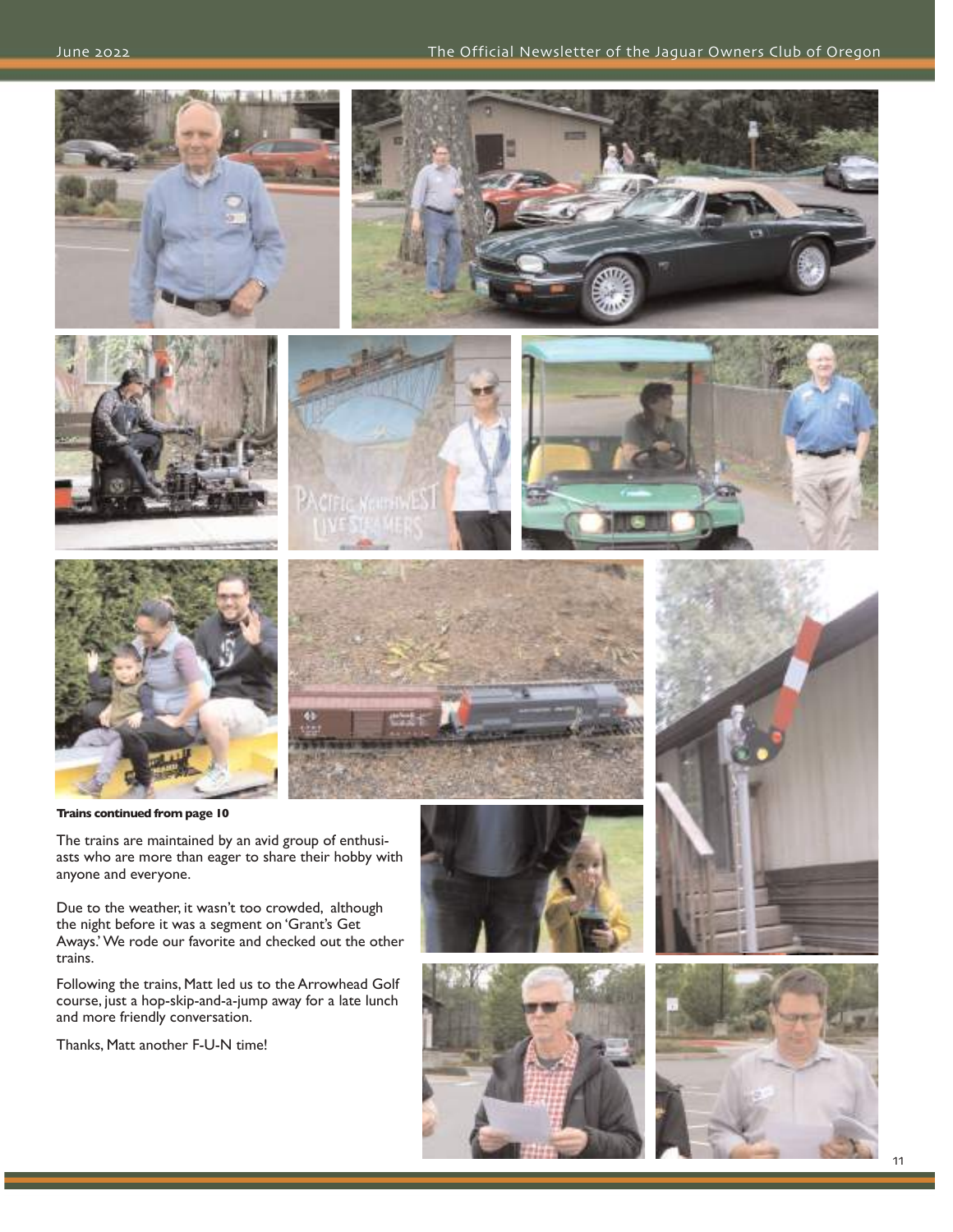

# **The Seattle Jaguar Club's Concours D'Elegance**

*Get ready!!* 

**The Seattle Jaguar Club's Concours D'Elegance & Car Show.**

At **Swinomish Casino & Lodge** 12885 Casino Dr, Anacortes,WA 98221 **August 6, 2022** 8:00am - 3:00pm.

Enter your Jaguar in one of three classes, **Champion, Driven or Special.** If you just want to Park your car without being judged, enter as **Enthusiast.**

**Hospitality Suite** Friday evening, August 5th, 6:30pm - 9:30pm.

**Awards Ceremony & Banquet** Saturday — 7:00pm - 10:00pm.

**Farewell Brunch** Sunday —10:00am - 12:00pm.

**To register:** https://www.seattlejagclub.org/jotg **Judges' School**

**The Concours is Coming! The Concours is Coming!**

Whether you are looking forward to showing a car or judging cars or simply want to know more about these beautiful cats, I have the event for you.

It's time again for our Annual Judges training and you are invited.This year we will need about 15 Judges and we could use you in our ranks.The training is a fun time with the rest of your car crazy club members.We will have two trainings to hopefully find a time that will fit for anyone.We will be holding these virtually again this year hosted by our Chief Judge Rex Schneider. Even if you have not considered judging, I heartily recommend joining us to find out what it is all about.You will learn something about the cars and might find out that it is not as complicated as you thought.

### **Next training is June 18th at 9:00am. Contact Rex: rex.schneider@ampf.com**

Be ready for an interactive learning experience for everyone. For those who are looking to judge, we will have an open-book / opendiscussion / communal quiz to make sure we all picked up the data. Plan for some time together; there is a lot to cover and we will probably go for about 3 hours.

Still reading? Interested? Then join us. I will get you set up to be part of the event.

 $Z$ ex

# **Prizes Unclaimed**

## **Attention AllWinners!**

The following Peoples' Choice Awards from last year's **All British Field Meet** were not claimed by their respective participants. Contact Rex Schneider and take home the Gold! 503-206-1391 rex.schneider@ampf.com

**JA-21 Classic XK-120** 1st Mark Newsom

**JA-22 XK 140 & 150** 1st David Adams 2nd David Adams 3rd Steve Poland

**JA-23 Ser 1 E-Type** 2nd George Jones 3rd Michael Attwod

**JA-24 Ser 1(1/2,2,and 3) EType** 3rd Scott Dual

**JA-26 Later XJ Sedans** 1st Graham Le Grove

**JA-27A XJS** 1st Bill Loppnow 2nd Stephen Christensen

**JA-27B modern XK pre 2006** 1st Jerry Liudahl 2nd David Varner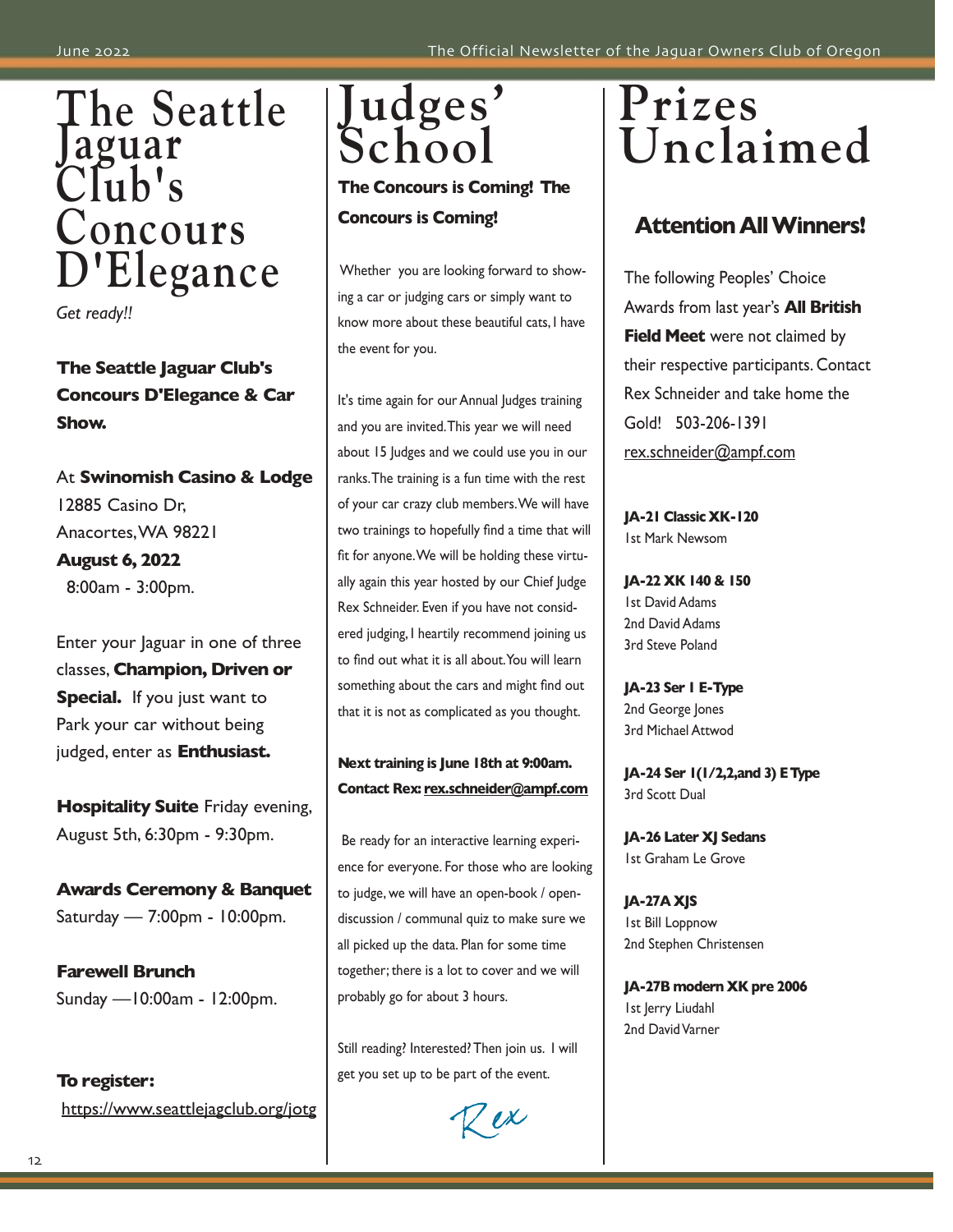## **Drink Up! Scotch Whisky Production Begets Biofuel (Butanol) Bonanza**

Blending bio-butanol with gasoline reduces carbon while solving a thorny waste-disposal issue for the distilling industry. **Frank Markus Apr 28, <sup>2022</sup>**

Leave it to the Scots to invent a way for whisky to benefit motoring. Clever Celt Martin Tangney saw an opportunity to turn a waste disposal problem faced by the nearly \$6 billion Scotch whisky distilling industry into a profitable carbon-reducing biofuel called butanol.We've covered the benefits of butanol as near drop-in replacement for gasoline, and by blending it with gasoline it can be distributed via existing infrastructure and safely burned as a lower-net-carbon fuel.

### **TheWhisky Connection**

For each liter of smokey, caramel-colored elixir that gets produced, a distiller ends up with 5.5 pounds of leftover grains and other solids known as "draff" and about 2 gallons of "pot ale"-a yeasty, watery liquid that's left in the still after the alcohol is boiled off. In total, Scotland's distillers crank out over three-quarters of a billion tons of draff and over 600 million gallons of pot ale each year.

Presently some of the draff gets fed to livestock, but much of the solid waste ends up as landfill, while the pot ale largely ends up in rivers or the ocean. (Oh, and if you're wondering, because this is a Scottish initia-

tive, we're using their spelling, instead of the more common "whiskey" in Ireland and America.)

### **Re-DistillingThe Draff-Ale**

Tangney's process combines the solids and the pot ale, then initiates a different fermentation process that's more than a century old.This ABE fermentation process uses anaerobic bacteria (the kind that don't want oxygen) to convert starches and carbohydrates to acetone, butanol, and ethanol in a

3:6:1 ratio in much the same way as yeast (an oxygen-loving microbe) makes booze in the original operation.

### **Germinating barleyfor the alcohol production**

Tangney's company, Celtic Renewables, of Edinburgh, Scotland has raised some \$52 million to build its first refinery at Caledon Green in Grangemouth and has plans to build others.This initial facility is expected to begin operation this year.When fully functional it should be able to process 55,000 tons of whisky byproducts. Additional refineries are planned, and the company hopes to expand to process waste from other spirit-distilling, food processing, and related industries that produce organic waste.

### **WhichWhisky Should I DrinkTo Support Biobutanol Production?**

While it's still too early to know which distilleries Celtic Renewables will source its draff/ale from,Tullibardine, a single-malt distiller from just 30 miles away, has supported research efforts conducted to date. We'd also bet Falkirk Distillery will contribute, as it's only 2 miles away from the new factory.

### **Related PropsTo Glenfiddich**

We should also recognize the 133-year-old distiller William Grant & Sons, Glenfiddich for initiating its "Fuelled by Glenfiddich" initiative to decarbonize its transport operations.The program involves using special Iveco trucks designed to run on

natural gas, and producing that natural gas on site from its own whisky residues. Cheers to whiskyfueled decarbonization!







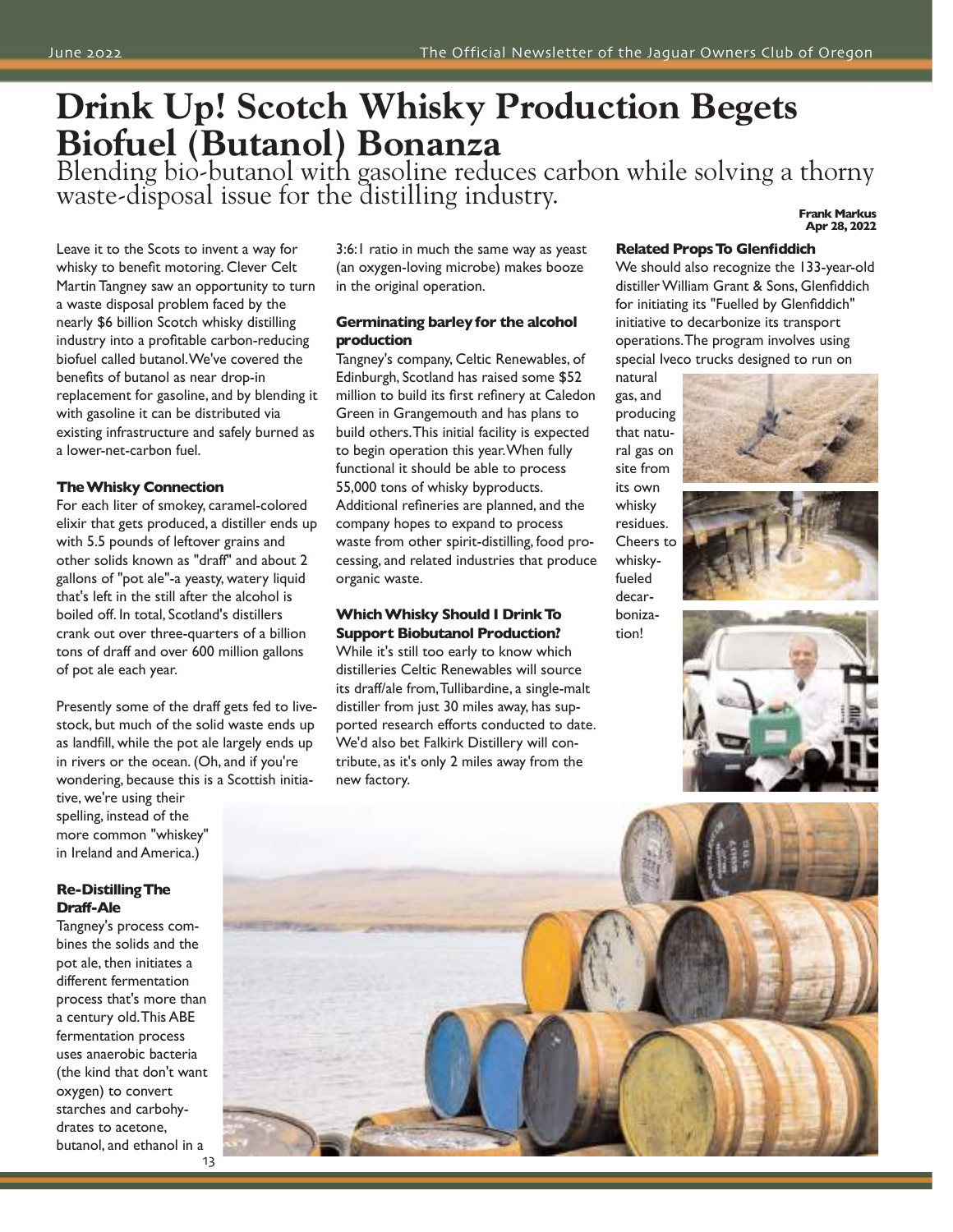## Northwest Regional Rep: Carole Borgens Reports

ere in the North West Region of JCNA, we are working together to bring a new level of 'sharing and caring' to the successful operation of our five affiliate clubs.

The monthly Presidents' meetings are resulting in the imple-<br>mentation of initiatives such as a shared calendar each club can use to post events.This is in the beginning stages and will serve as both invitation and information source for planning. Sharing of resources like slalom timing equipment, Concours judges and more between clubs can make this expanded central site a valuable addition. Right now it's a work in progress. Club newsletters are shared and links to them, when received, can be found in the Island Growler. It's interesting to know what the Seattle and Portland clubs are involved with, as well as Vancouver and Canadian Prairies in Alberta and Saskatchewan. Idea sharing is always valuable.There is an even greater commitment now to attend and support other club events.A North West Region meeting of all Presidents and Region Directors is planned for Saturday at JOTI, and is a continuation of the intention to grow our combined ideas into sharing of resources.

CNA Concours judge training and certification, hosted by<br>JOTI guest Chief Judge Rex Schneider, took place May 11. Rex CNA Concours judge training and certification, hosted by offers another session for those who couldn't attend the first, on the evening of May 28. One session only is required to train and complete the open book test, so JCCV will have two groups of new judges to add to the roster.While visiting judges are important, sufficient numbers of JCCV judges are needed to ensure the success of JOTI. Plus, it's a great experience getting to know Jaguar cars in detail.

You are invited to contact me with any JCNA questions, or to register for the next judge certification training.

Happy Motoring to All,

Carole Borgens, JCNA NW Region Director caroleborgens@shaw.ca

### **RoadTrip continuedon page 8**

**six-foot distance from others. Bring disinfecting wipes to clean everything from gas pump handles to hotelTV remotes.And be sure to pack a stocked first-aid kit and any medications you might need.**

### **7. …And the Environment**

**Some of the steps above-like having your car serviced, eating locally, and bringing your own snacks and reusable water bottles-are already helpful in traveling with the environment in mind, but there are a few other things you can do to look out for the earth.**

**When it comes to your car,fuel efficiency is key.**

**If there are several of you going on the trip, consider taking whoever's vehicle gets the best MPG.If you're renting, choose a car with efficiency in mind. Other things like packing light and not using roof storage (it affects the car's aerodynamics and decreases fuel efficiency) can also help. Myclimate.org also has a calculator to estimate your trip's carbon footprint, plus ways to invest in carbon offsets.**

**On the road, try to structure your journey to minimize excess driving and any backtrackingboth by choosing a continuous route and also designating the most vigilant travel companion to be the navigator.And obviously,don't throw**

**anything out of the car as litter(or take it a step further and pick up any trash you find at stops along the way).**

**Wherever you chose to drive, a road trip is the definition of the journey being just as valuable as the destination.Take in the sights, enjoy the snacks, and stay safe! It's time to hit the road.**

We've put to bed another Electro-Cat. I want to thank all who contributed to this issue: Mattt Nowak, for organizing the Train outing; Rob Enderle in Central Oregon for sharing his take on the future of Jaguar going electric; President Rex for his monthly words of wisdom; Seth Shenker for shouldering the burden on the Mt St. Helens trip; and again, Mrs Yrs Trly for over-seeing my syntax and grammar. Stay safe and stay well. Now that the weather is improving, get out your Cats and enjoy the ride. I hope to see lots of you on the joint adventure to Mt. St. Helens with the Seattle club!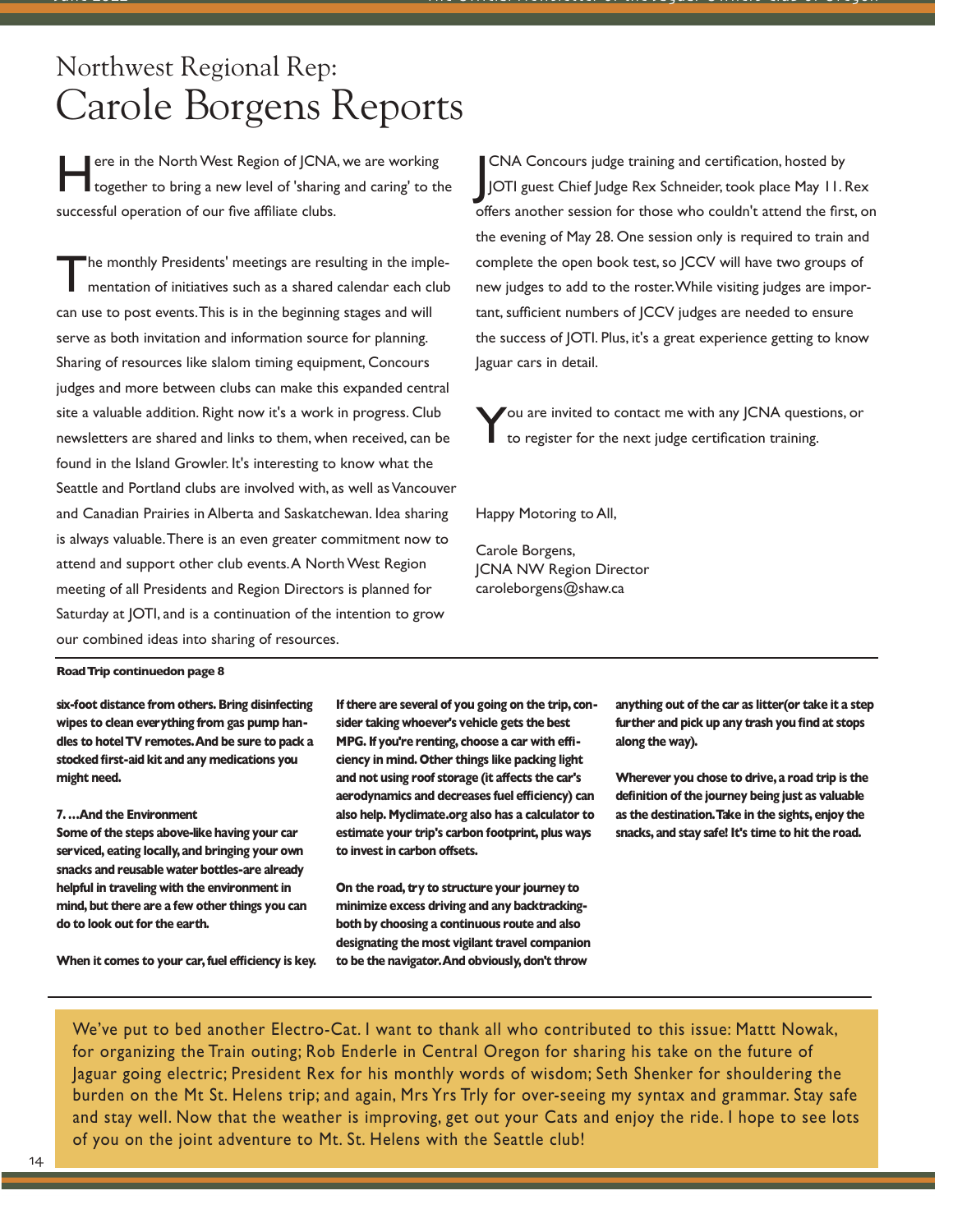### **Steve Mackley**

Owner/General Manager 5465 SW Western Ave. Suite G Beaverton, Oragon 97005 603-626-2123 503-643-5868 fax



Beavertonautouphoistery.com



YOUR TRUSTED **JAGUAR SERVICE DEALER ALTERNATIVE** 

PROUDLY SERVING FORTLARD AND SW WASHINGTON

360 | 695 | 3353 KINGSCROSSAUTO.COM

"I know my clients

and the markets.' Ryr, R. Schneider, DIRPO

> 903-646-4581 ch Creat, Ital<br>se tiori animi SA 60 A.B. INCHES<br>NA 00 EUTRA



Ameriprise<sup>E</sup>



Welcome<sub>c</sub> JO Partners

*Our special Partnerships are with organizations dedicated to the highest level of Jaguar preservation and care.They are supporters of our Club who understand our appreciation and pride that comes from owning one of the finest automobiles ever made, one with a Royal heritage.*

*Each of our Partners stand ready to address your needs with absolute professionalism and as a fellow enthusiast.They will appreciate your support as much as we appreciate theirs.And your Cat will carry on with a purr.*